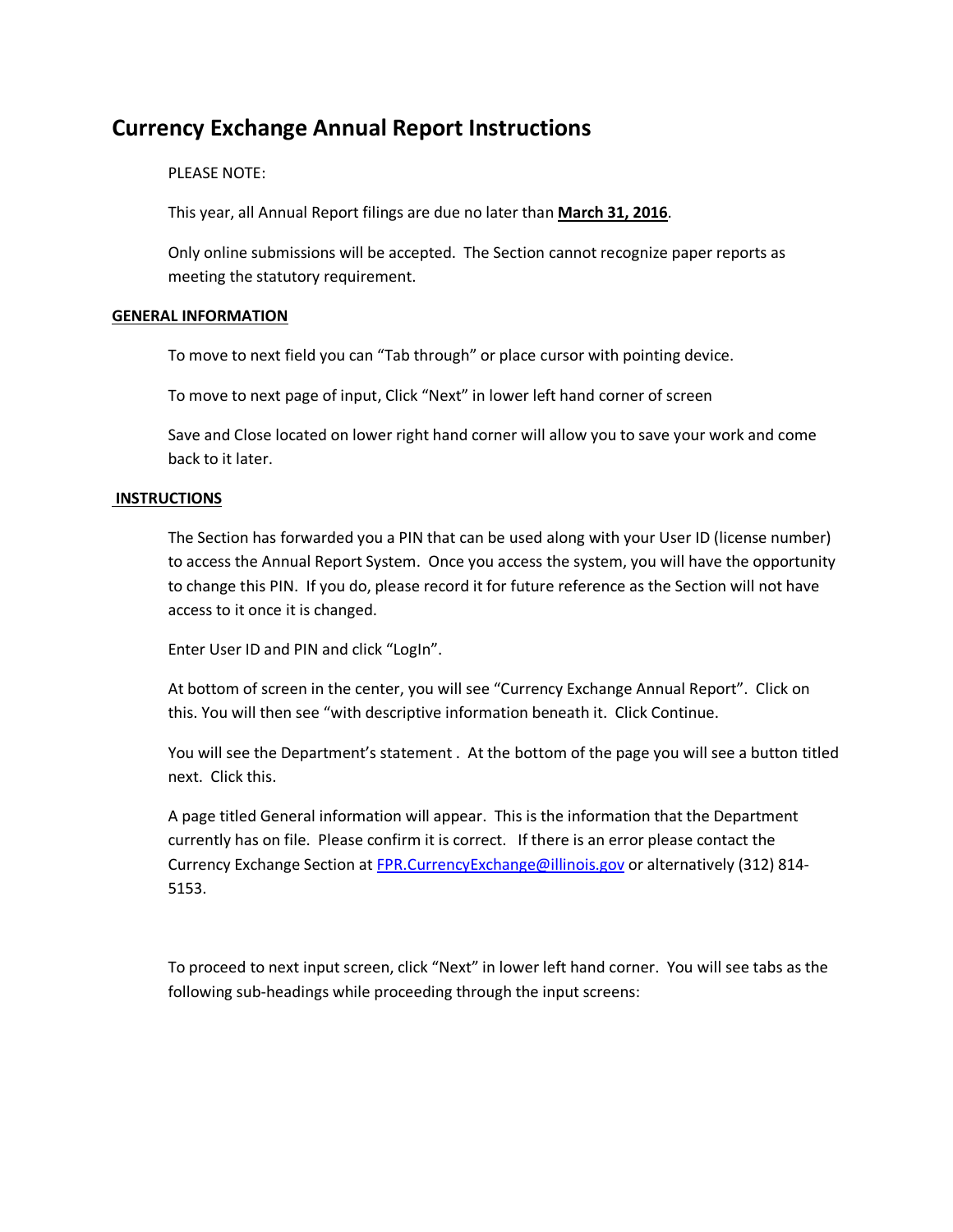#### **OWNERS OFFICERS DIRECTORS**

Regarding Officer Information If there is discrepancy between what is in database, please contact the Currency Exchange Section at (312) 814-5153

#### **OTHER AUTHORIZED SERVICES**

Please click the boxes to the left of each service you provide.

#### **SCHEDULE 1 (Transaction Data and Balance Sheet)**

Data fields will only accept round numbers (no decimals), so please round accordingly.

When entering Accumulated Depreciation amounts, please enter actual number, not a negative number.

#### **Schedule 2 (Income Statement)**

Please use text boxes to describe Other Revenue items.

Please use text boxes to describe Miscellaneous Expense Items

Generally, the only Expense Item that could possibly be a credit balance is Cash Difference. Therefore, the system will not allow you to input a negative number in any other expense category. If necessary, use text boxes to describe an extraordinary item.

# **SCHEDULE 3**

Minimum Monthly Cash Requirement Schedule

# **ACCOUNTS PART 1**

Bank and Accountant Information

#### **ACCOUNTS PART 2**

Bonding Information